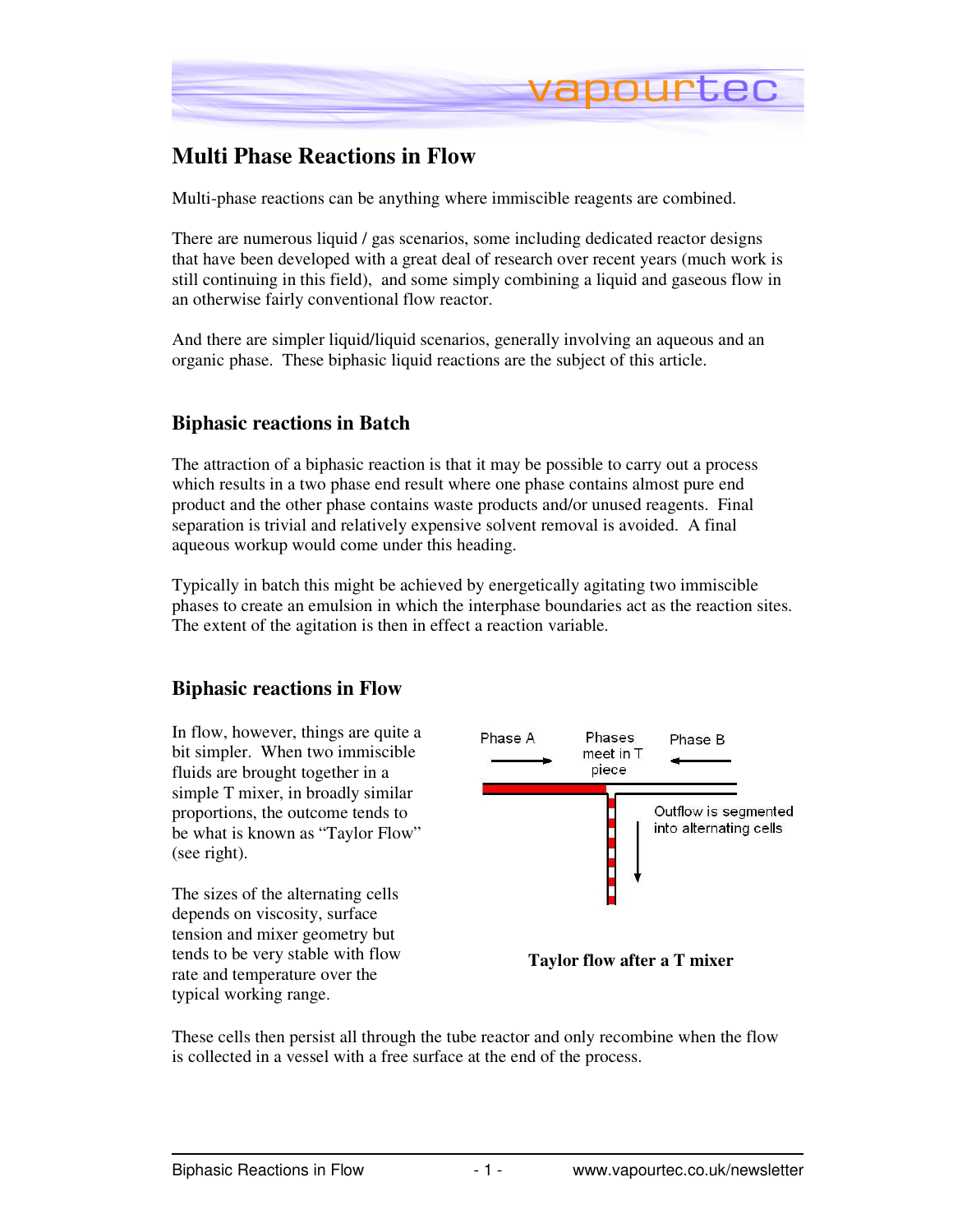

The actual cells have been shown to "roll" along the tube, mixing at the interface between the alternating cells. The mixing is very thorough, and reactions take place rapidly.



## **Minimal Dispersion**

Dispersion is generally seen in a flow system at the leading and trailing ends of a plug as it moves through the system, whereby mixing occurs between the plug and whatever comes before or after it. The upshot of this is that the leading and trailing edges of a product stream emerging from a flow system need to be discarded as they do not represent a steady state. The Vapourtec Flow Commander™ software has an algorithm to model this dispersion and automatically predict when the steady state output will be achieved.

With Taylor flow as illustrated above, however, the dispersion is almost non existent so there is more efficient use of reagents (especially when very small reaction volumes are used.

## **Examples**

For more details of a biphasic reaction in action, look at www.vapourtec.co.uk/applications

For a recent publication showing a segmented flow Heck reaction, look at www.tinyurl.com/segmentedheck

Another example of biphasic flow is the use of a 3rd pump in the Vapourtec system to achieve aqueous workup after the main reaction. (see illustration, right)

The thorough mixing referred to above along with the controllable time and temperature ensures that the workup is both effective and totally reproducible.